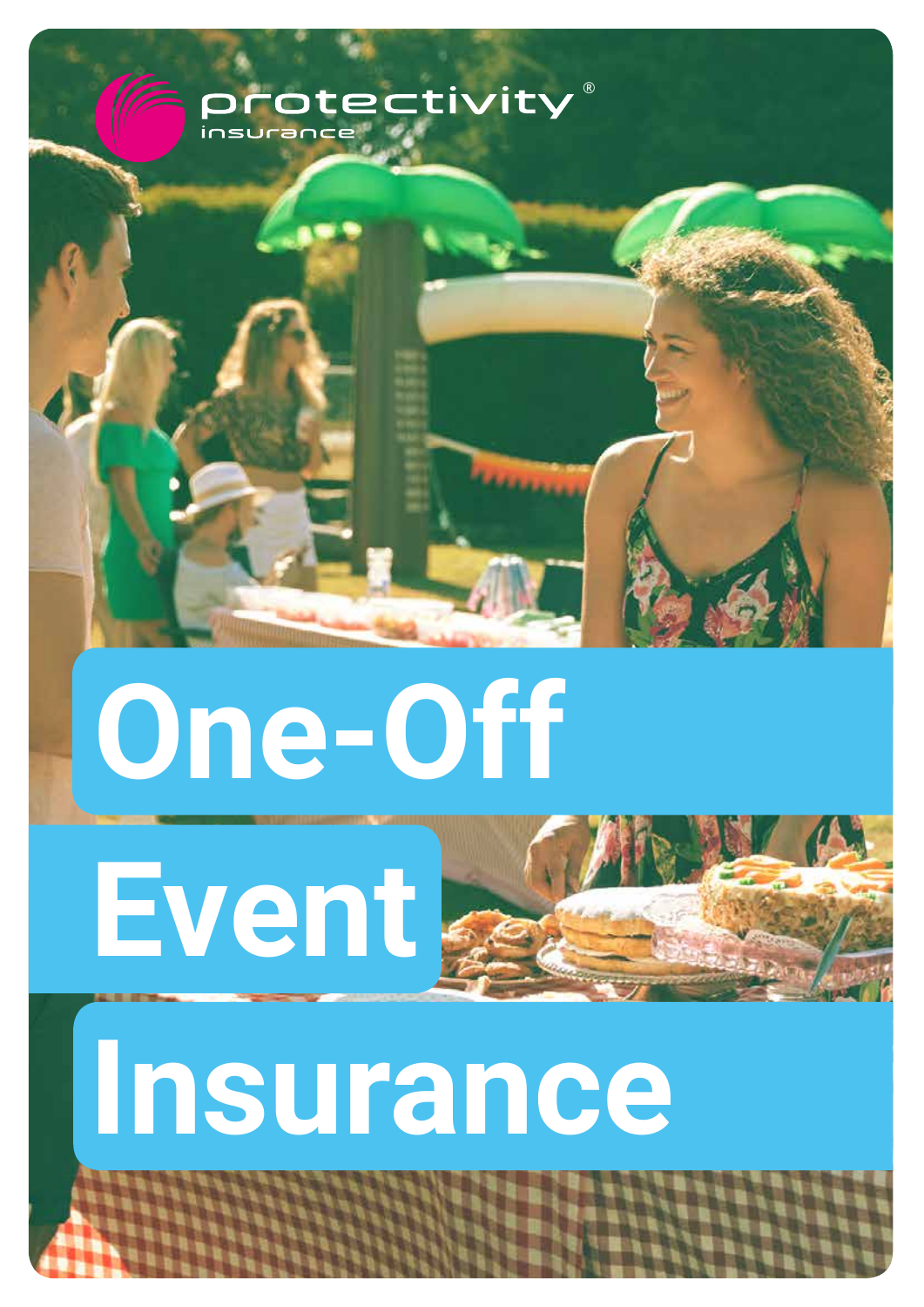### **Contents**

| <b>Types of Events We Can Cover</b> | $P1-2$      |
|-------------------------------------|-------------|
| <b>What Does Our Policy Cover?</b>  | <b>P3</b>   |
| <b>Public Liability</b>             | <b>P4-5</b> |
| <b>Cancellation Cover</b>           | $P6-7$      |
| <b>Employers' Liability</b>         | <b>P8-9</b> |
| <b>Equipment Cover</b>              | P10-11      |
| <b>Dangerous Activities</b>         | P12-13      |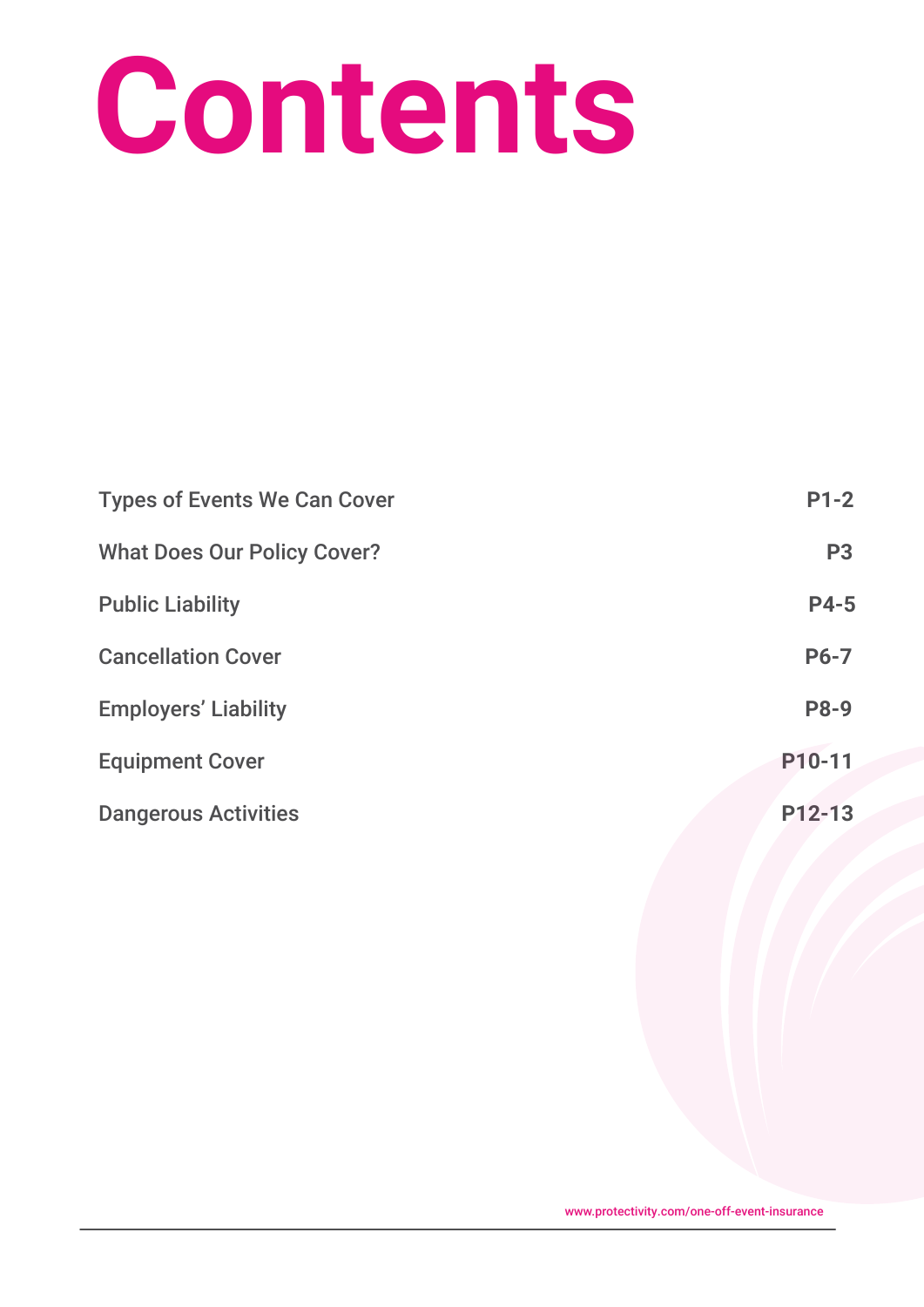# **Types of Events We Can Cover**

1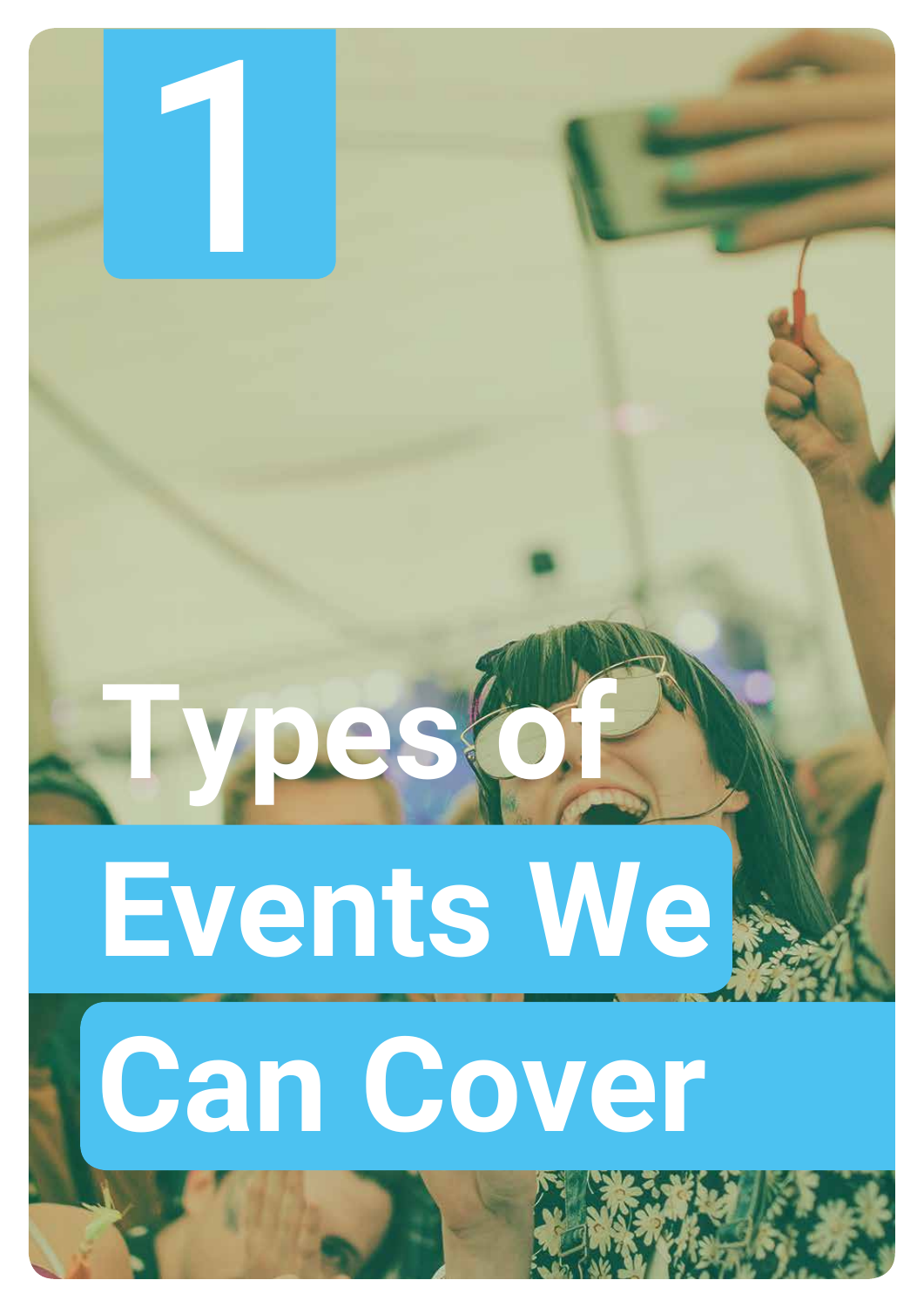At Protectivity we are proud to be able to cover a wide range of one-off and single day events. Here are just some of the types of events we can cover:



**Markets, Fairs and Fetes** Village Fetes, Food Fairs and Christmas Markets



**Festivals**  Music, Beer and Literary Festivals



**Theatrical Performances** Amateur Dramatics, Musicals and Barn Dance



**Celebrations and Parties** Birthdays, Anniversaries and Street Parties



**Conferences, Meetings and Exhibitions** Seminars, Awards Presentations and Conventions



**Static Vehicle Meets or Rallies** Camping, Car owners' Clubs and Vehicle Shows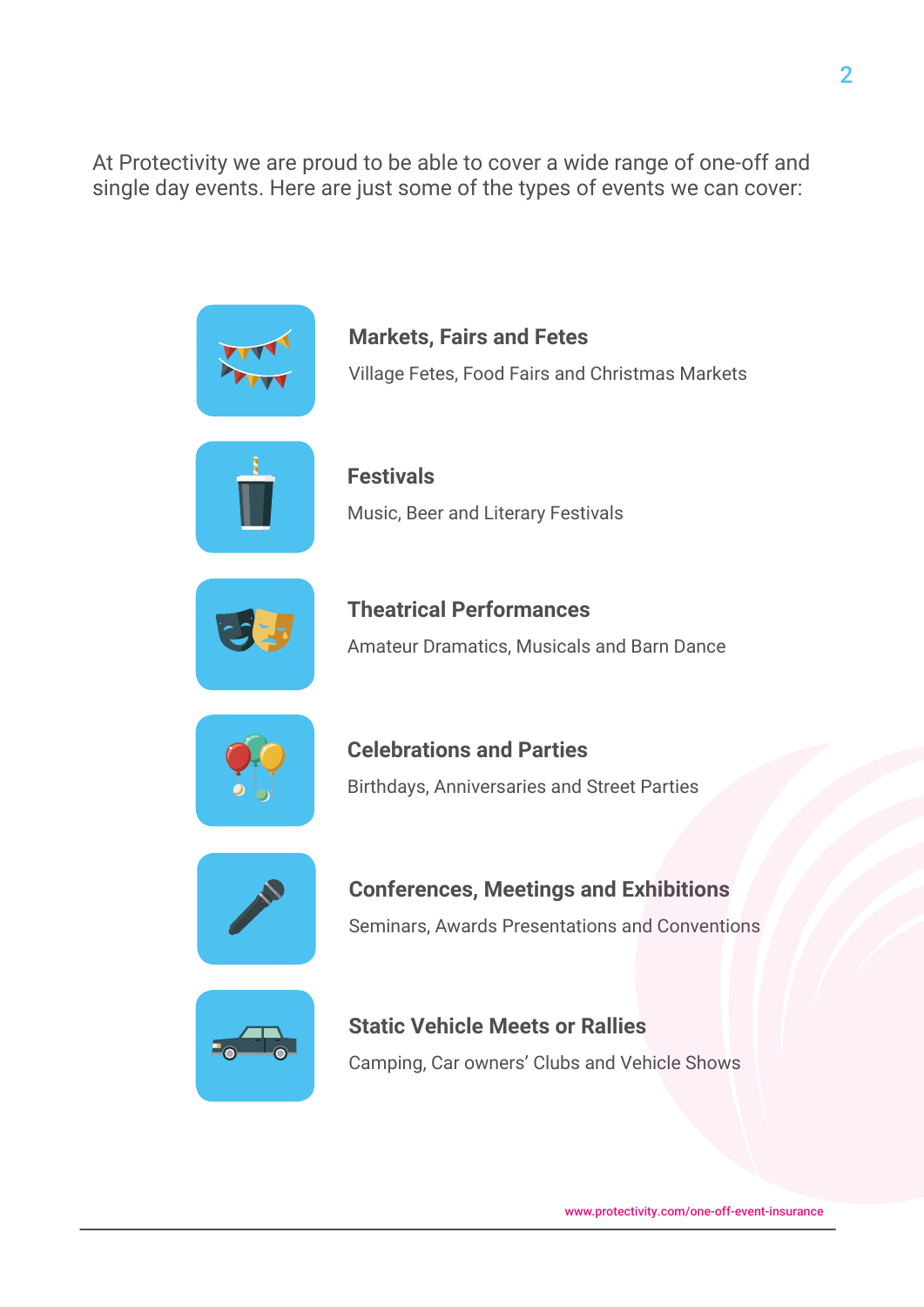

## **What D**

**Our Policy**

**Cover**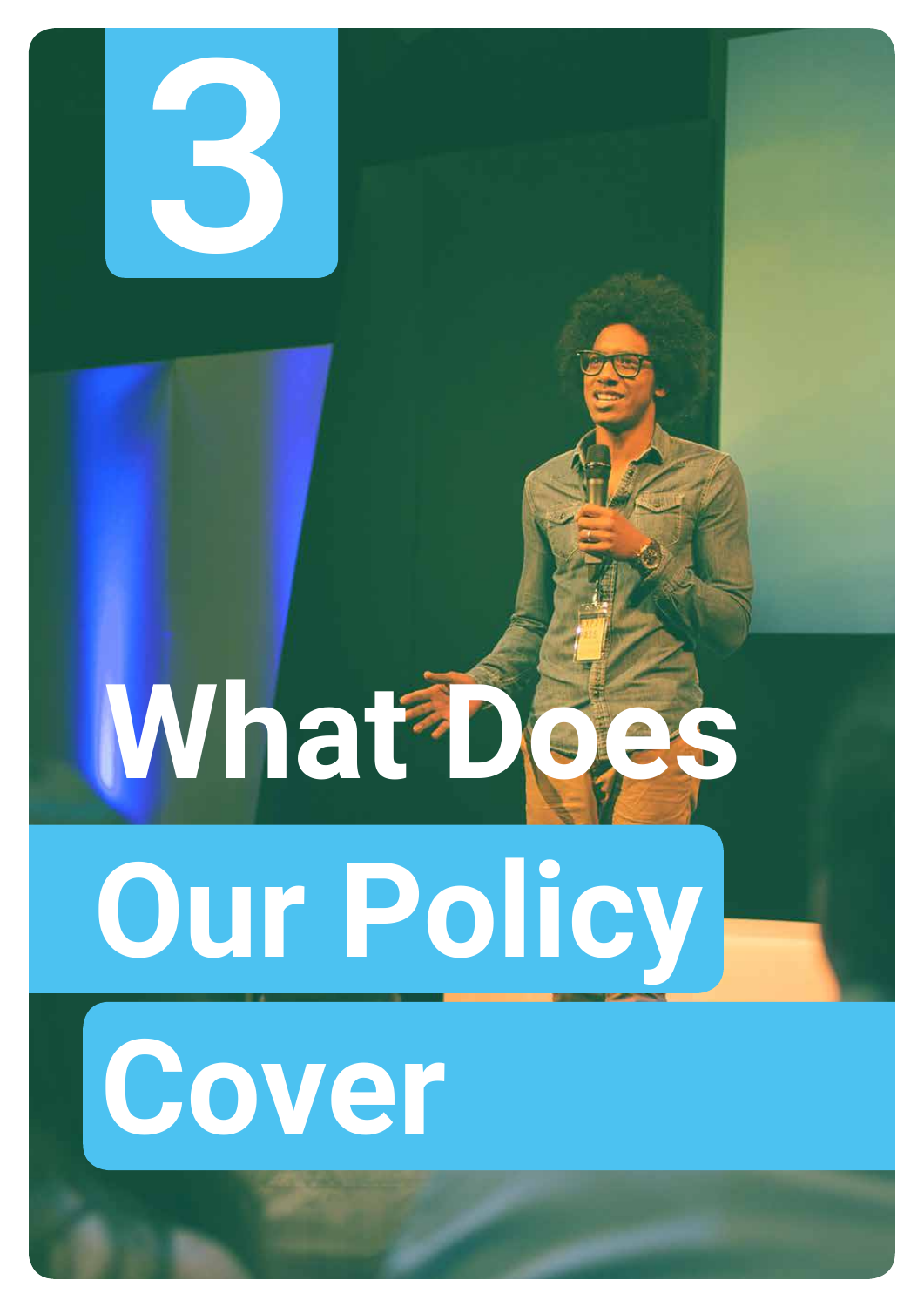## **Public Liability**

4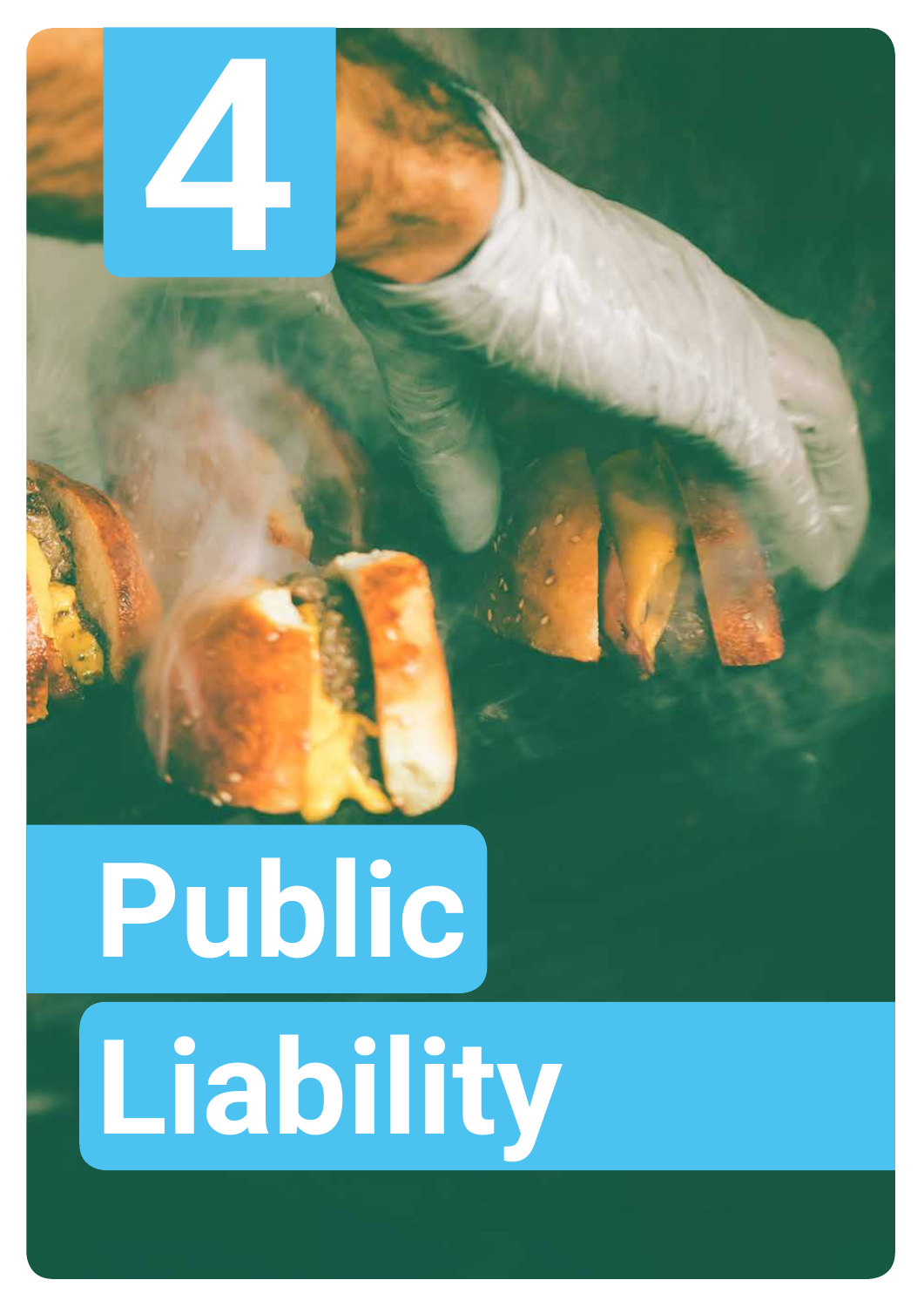

### **What does Public Liability cover?**

Covers the costs associated with defending the event organiser against claims arising from the injury to, or death of, a member of the public, or for the damage to, or loss of their property.

Should you be blamed for causing the damage or injury, having Public Liability cover in place will ensure the legal fees and any subsequent settlement are met by your insurance.

### **Examples of when you might need it**

- A visitor to your event trips over some unsecured electric wiring, injuring themselves.
- An attendee at your food fair falls seriously ill after eating an item that has not been properly cooked.
- During the set-up of your exhibition you cause damage to a door at the venue you are hiring to host the event.

### **How much cover do you need?**

There is no straight answer when it comes to the amount of Public Liability required. Some venues will require those hiring them to have a minimum level of cover in place. Otherwise, it is down to you, as an event organiser to decide how much protection is needed.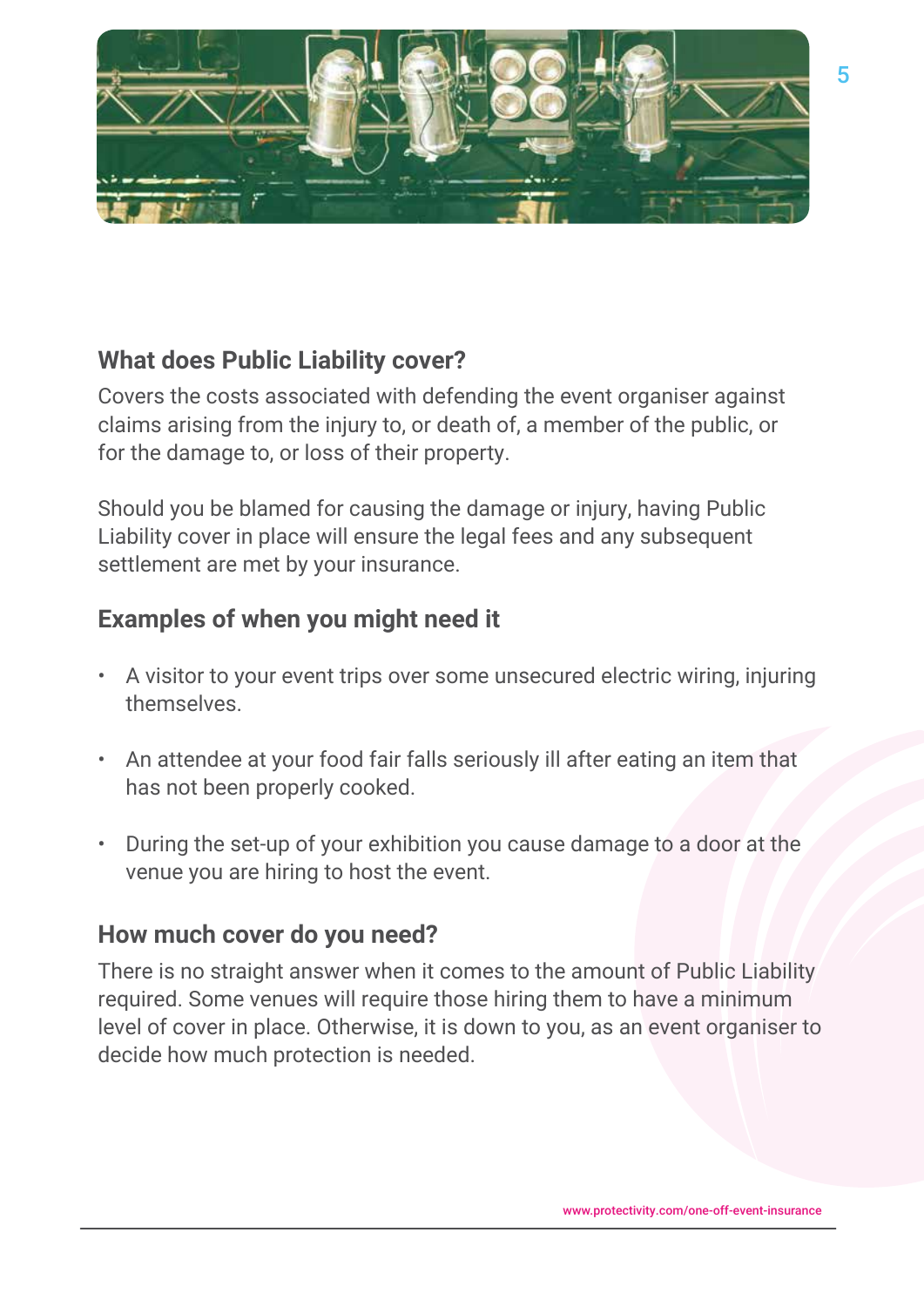

## **Cancellation Cover**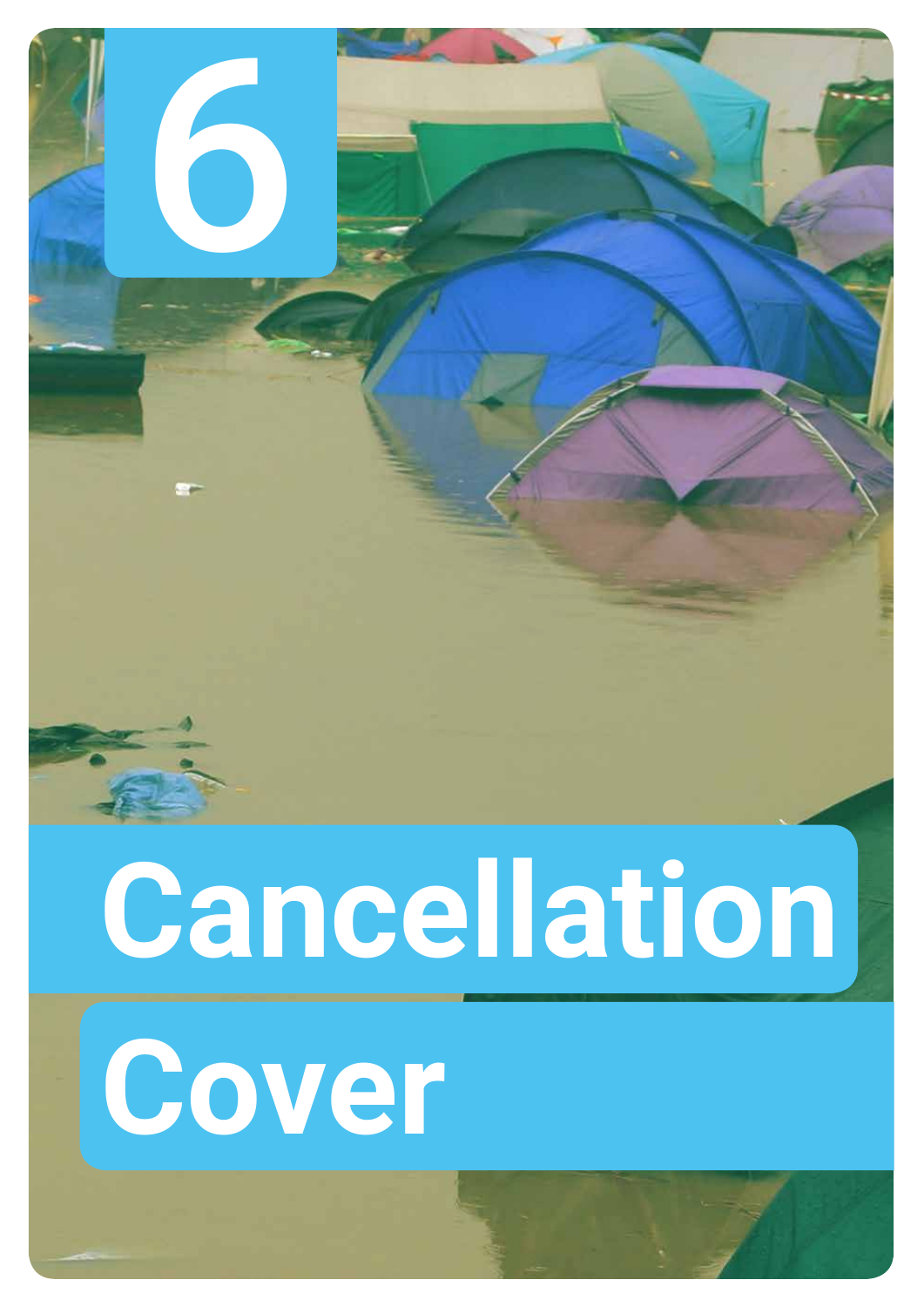

### **What is Cancellation cover?**

Should adverse weather or the non-attendance of a key individual mean you are unable to continue with your event and are forced to cancel, we can provide up to £10,000 worth of cover.

### **Examples of when you might need it**

- The main speaker at a conference, or the headline act of your concert fails to arrive for reasons out of your control.
- Adverse weather conditions make it is impossible to deliver the event.
- The venue your event is due to take place in suffers a fault which results in the total loss of electricity, meaning the event cannot go ahead.

### **How close to the event can you take out cover?**

You can take out a Protectivity One-Off Event Insurance policy right up the day before your event, but we are unable to provide cancellation cover for events scheduled within one week of the policy inception.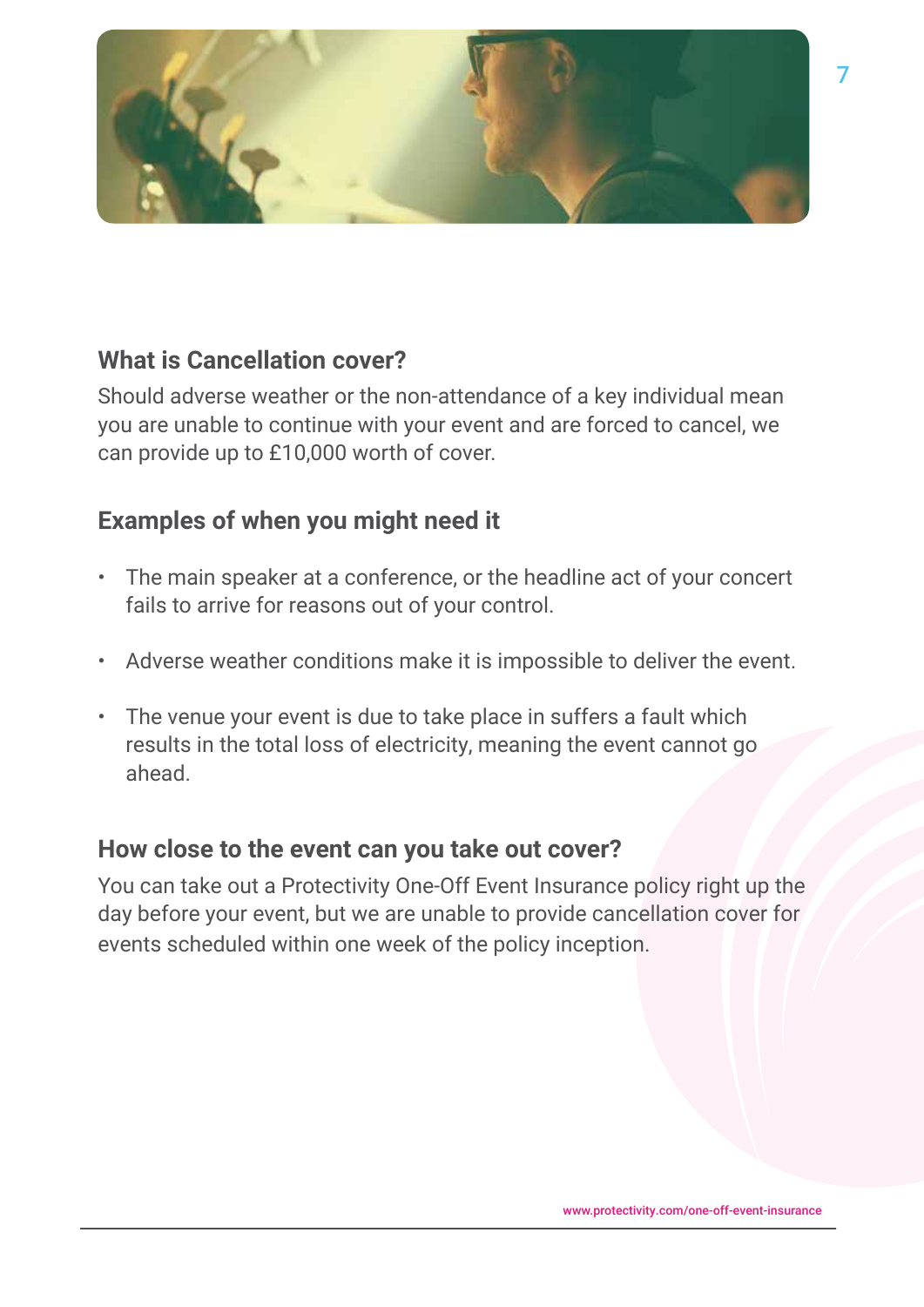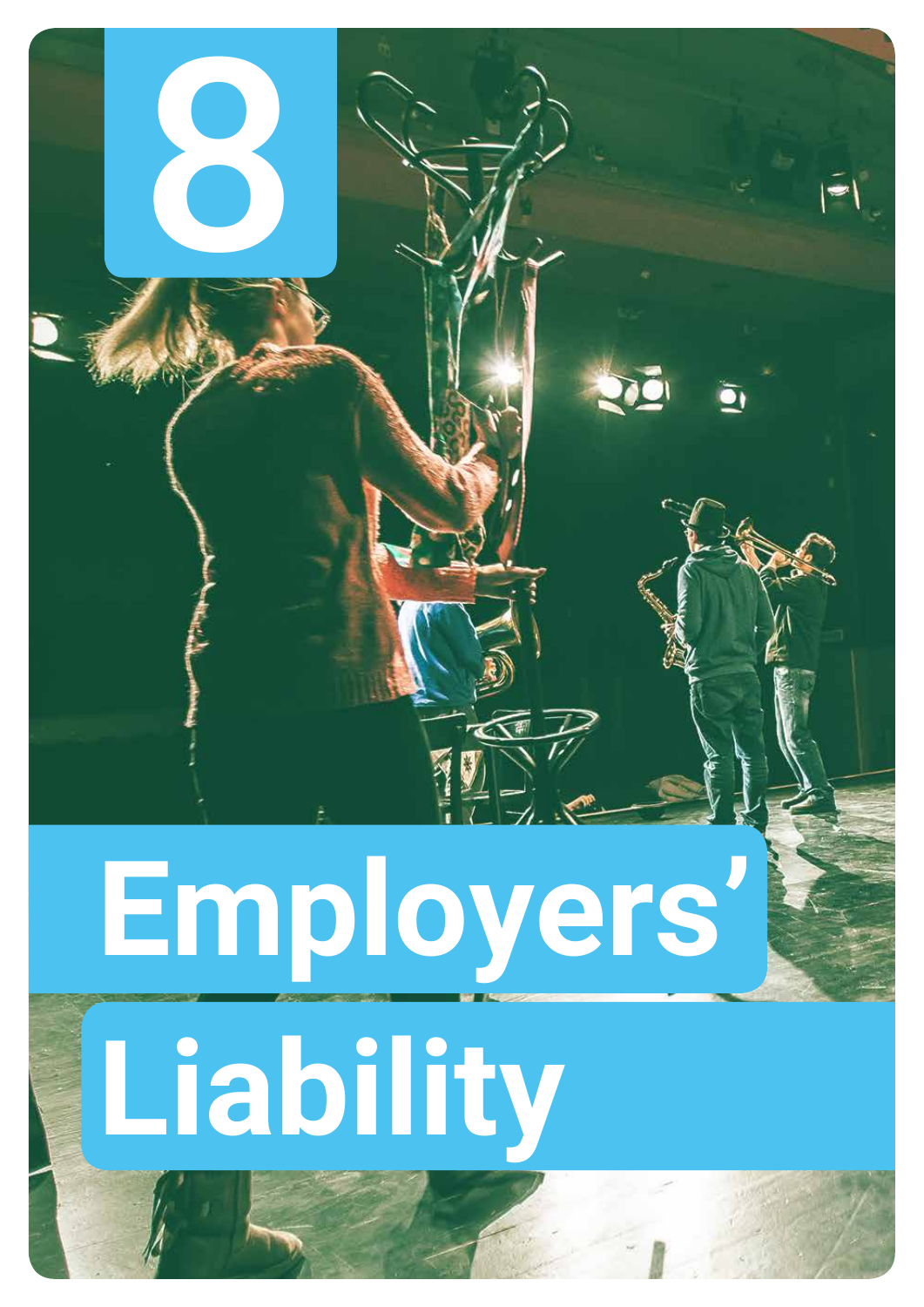

### **What is Employers' Liability cover?**

If you are employing staff, regardless of whether they are paid or volunteers, to work at your event you must take out Employers' Liability insurance.

This will protect you against the legal costs if you are blamed for an injury or damage to a staff member or their property.

### **Examples of when you might need it**

- Someone employed to prepare the stage for a drama performance is injured when the scaffolding they are working on collapses.
- An employee is electrocuted by a faulty piece of electronic equipment whilst working at the event.

### **When do you not require Employers' Liability?**

If you are only employing the services of bona fide sub-contractors who hold their own Public Liability insurance, you do not need to take out Employers' Liability.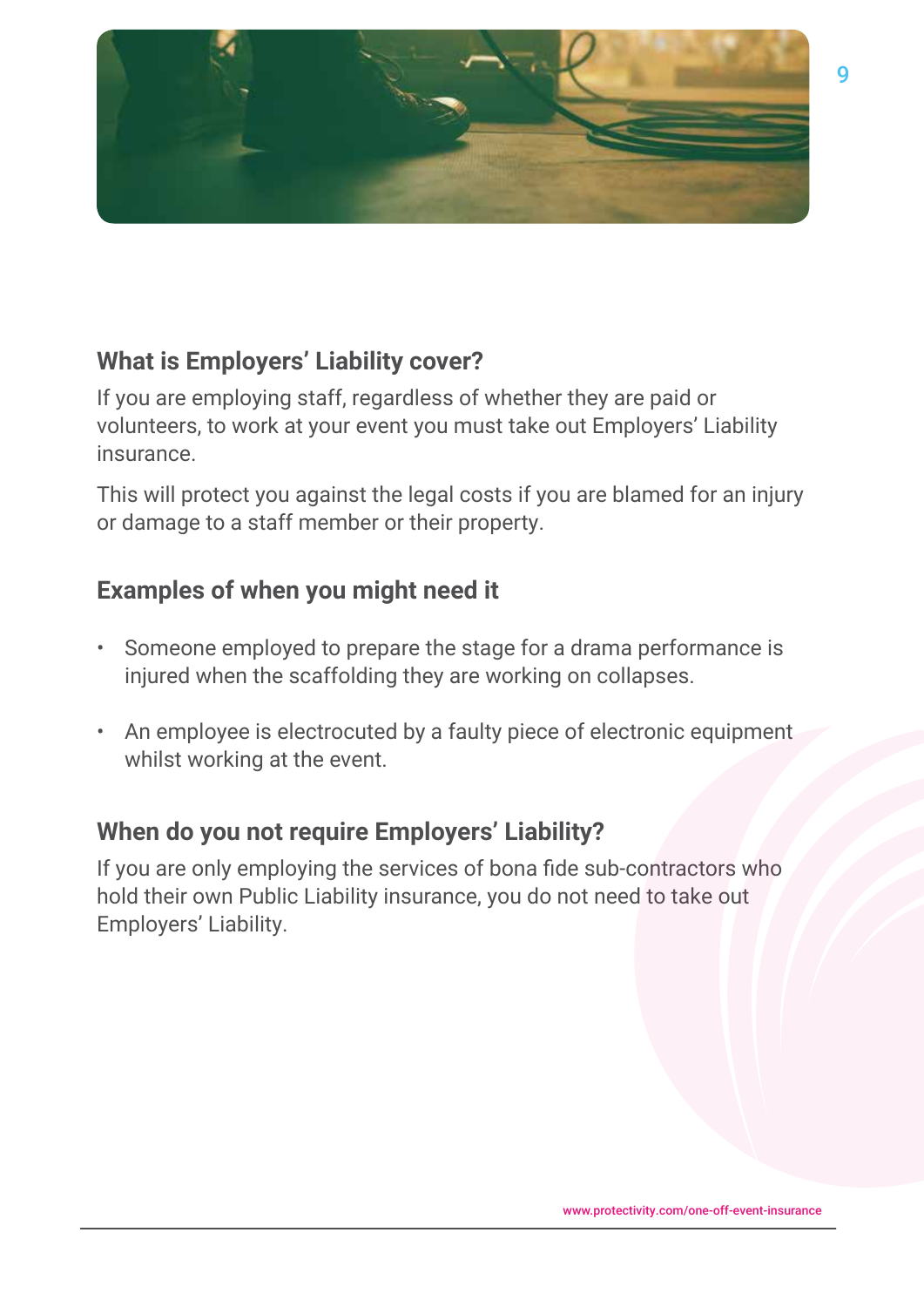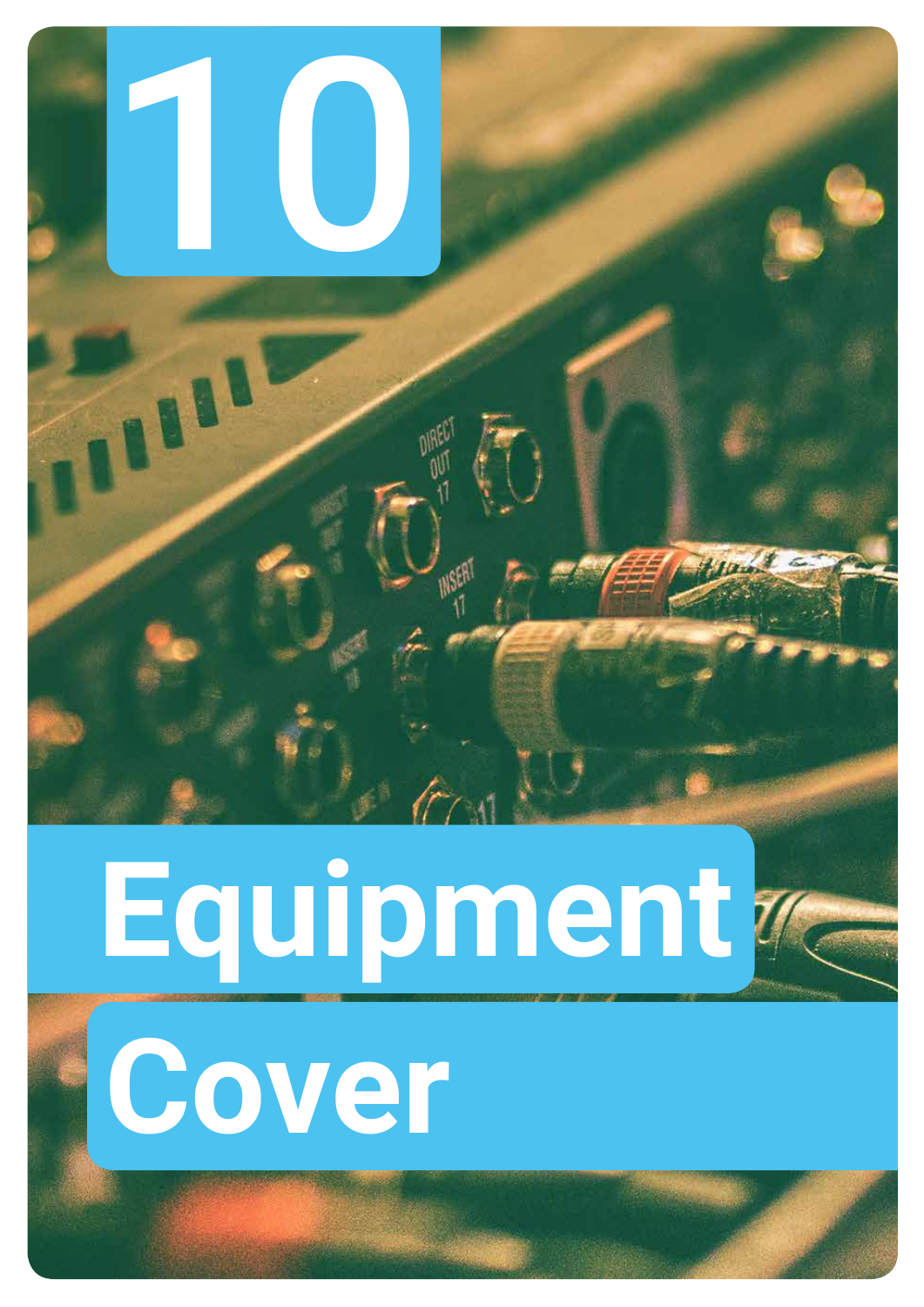

### **What is Equipment cover?**

Covers the cost of repairing or replacing items that are lost, stolen or damaged during the set-up of the event or during the event itself. This includes items that are not only owned by the event organiser, but also items hired and are subsequently the legal responsibility of such individual.

### **Examples of when you might need it**

- During preparations for your event, a staff member drops a piece of equipment, causing it to break.
- A clumsy attendee knocks over a speaker at your event, causing a fault or damage.
- After setting up for your event a night in advance, a break-in occurs at your venue and some of your equipment vital to the running of the event is stolen.

### **How much cover can you take out?**

Protectivity's policy can provide up to £20,000 worth of cover to your marquee, stages, machinery and other ancillary equipment used solely for the purpose of your event. There is a limit of £2,000 per item in the event of a claim.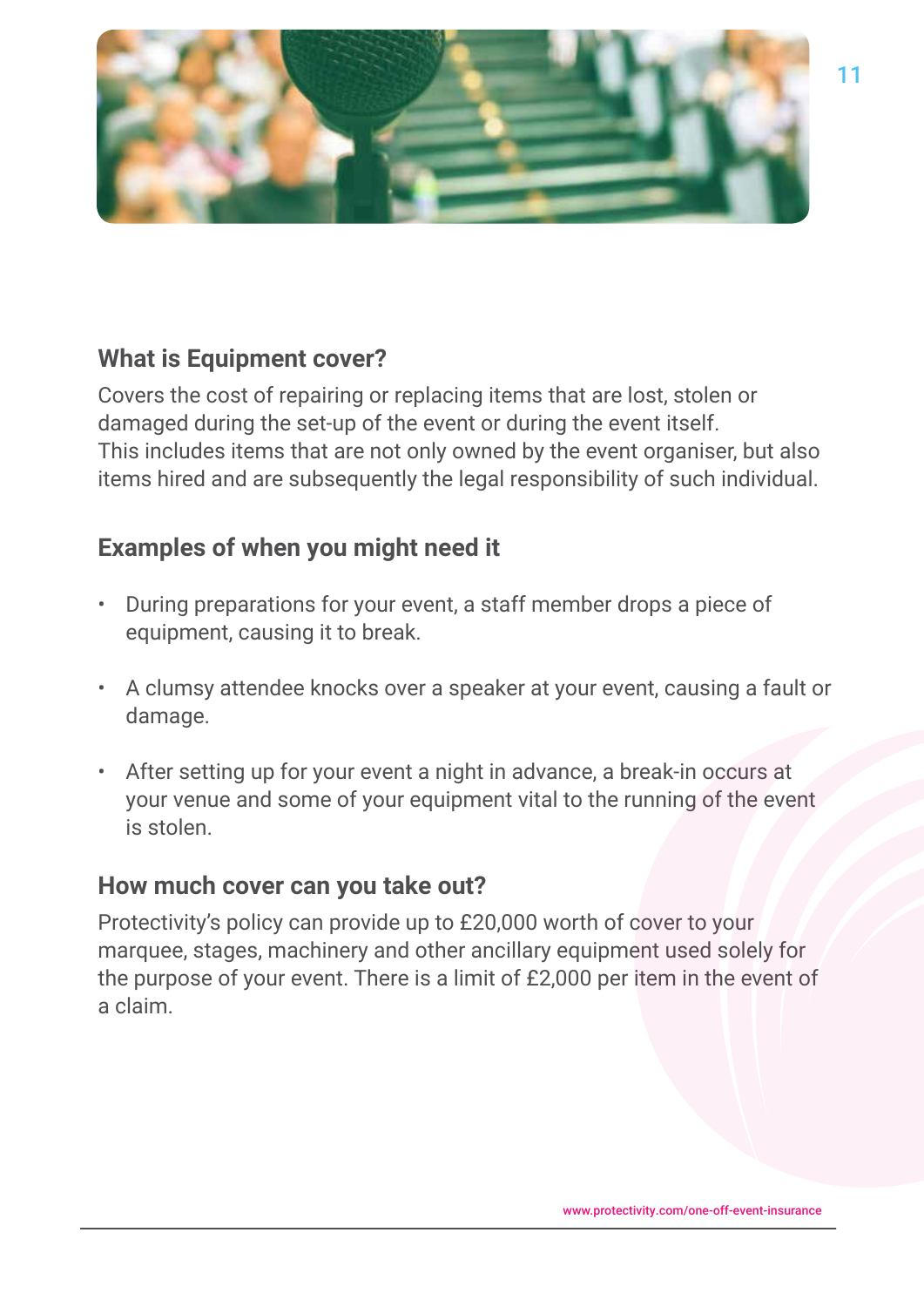## **Dangerous Activities**

12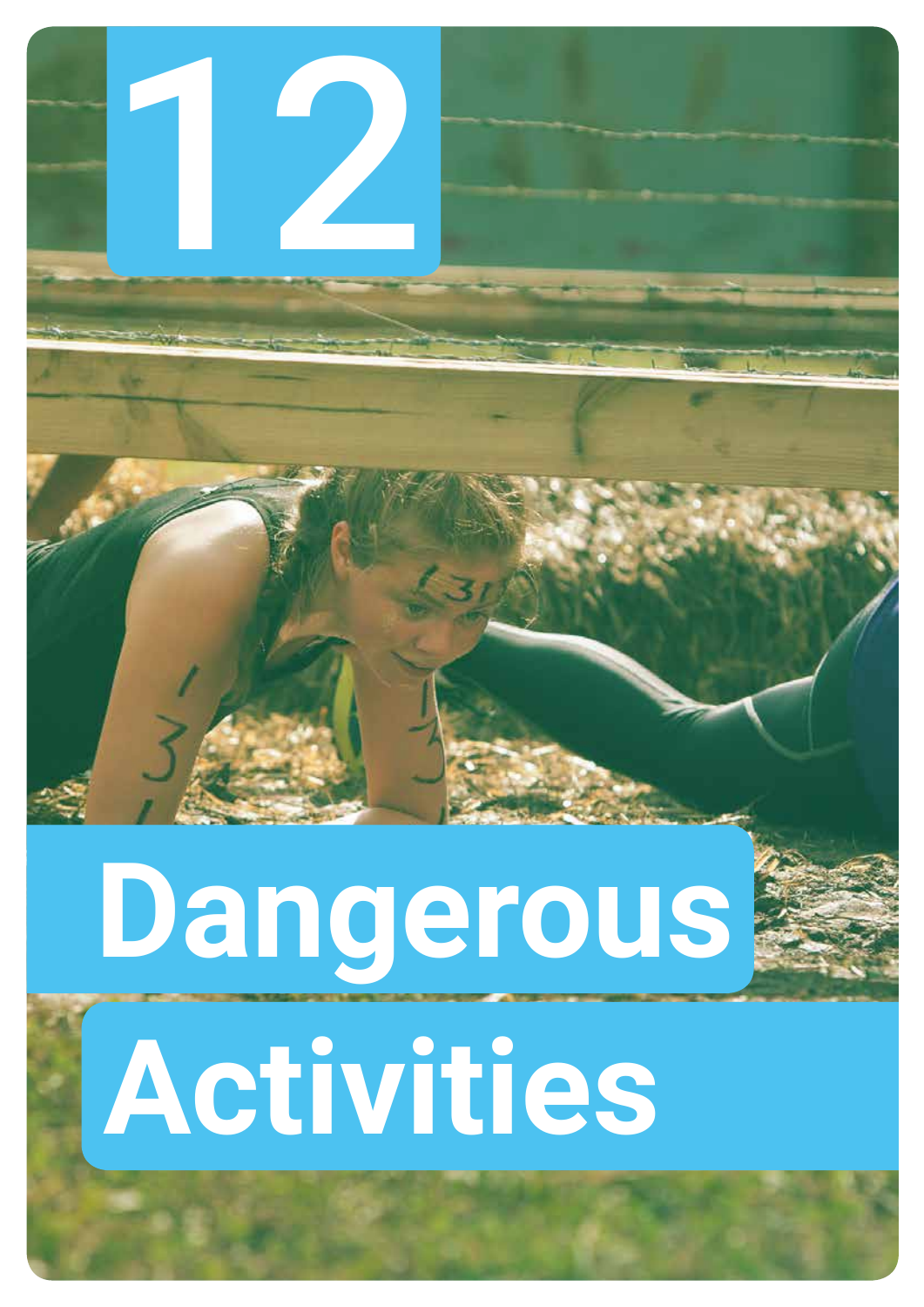

### **Dangerous Activities**

While there are dozens of event types that we can cover with our One-Off Event Insurance policy, there are a number of activities that we are unable to provide cover for.

### **Some of these activities include:**

- Trampolining and gymnastics
- Inflatable play equipment
- Circus or stunt acts
- Obstacle courses
- Pyrotechnical devices
- Quad bikes and go-karts

Please take a look at our **Policy Wording** for the full list of "Dangerous Activities".